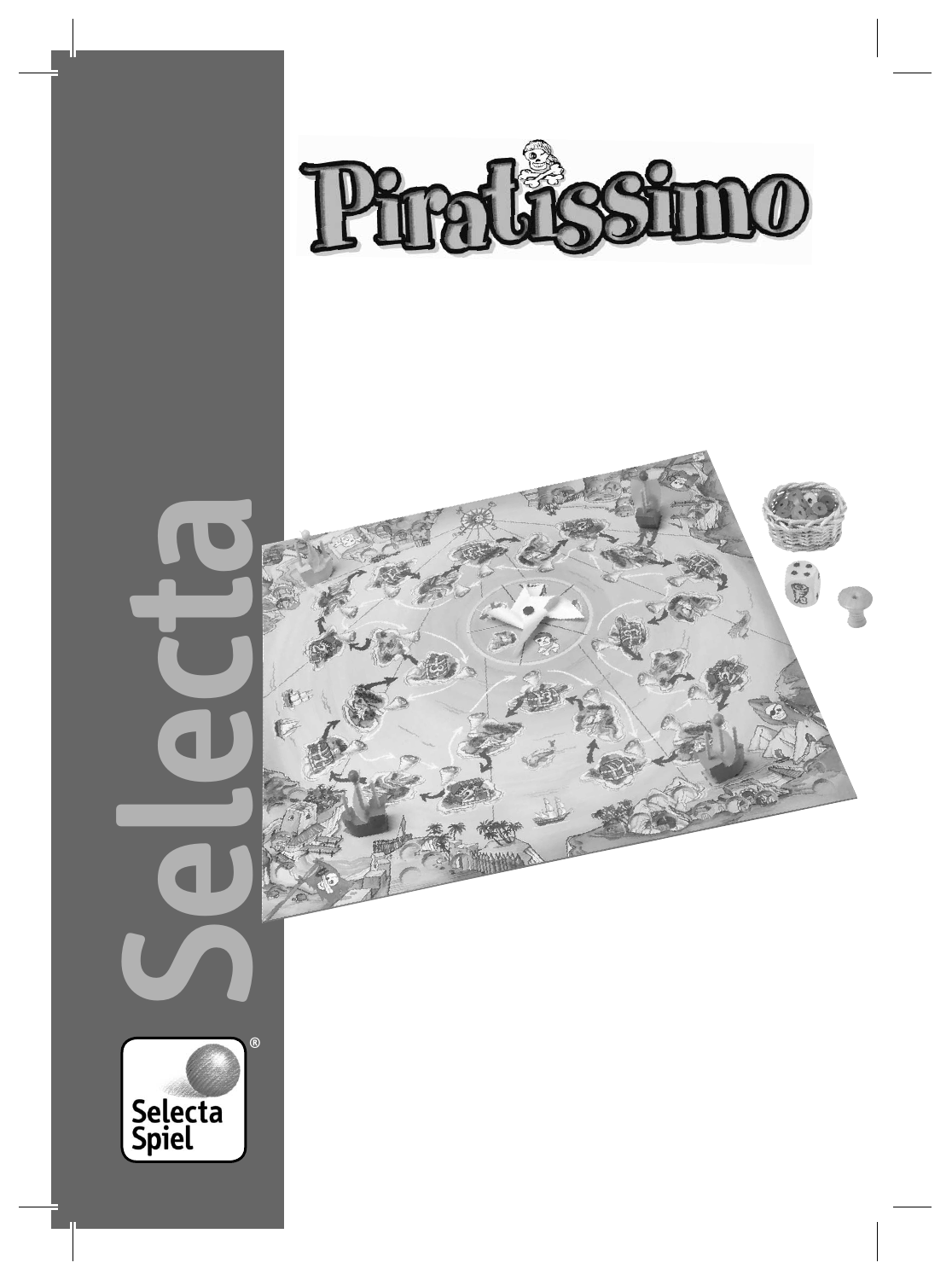

**Selecta Spielzeug AG** Postfach 47 · D-83531 Edling

Telefon: +49 (0) 80 71 - 10 06-0 Telefax: +49 (0) 80 71 - 10 06-40

www.selecta-spielzeug.de

© 2005 Selecta Spielzeug AG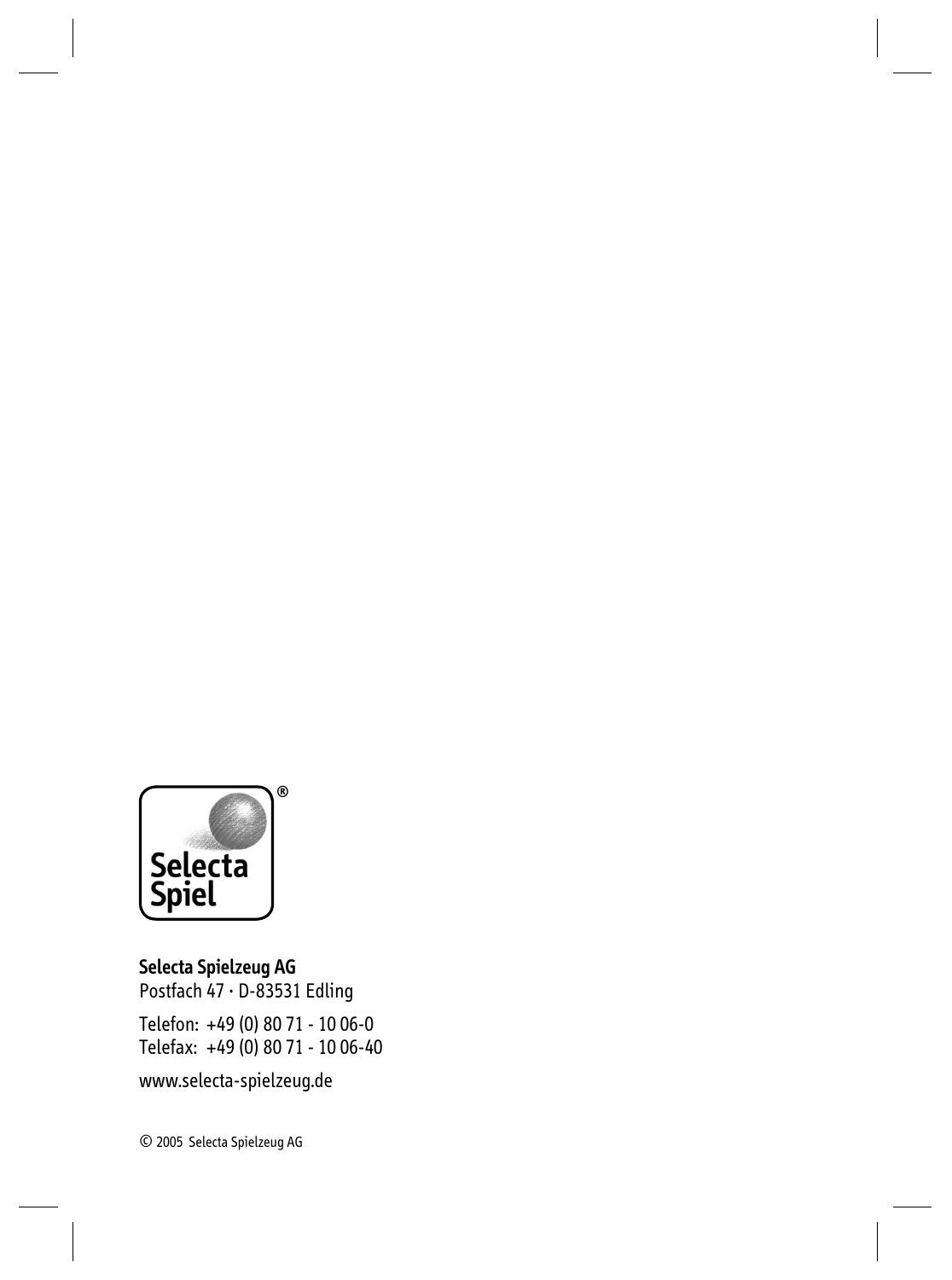# **Piratissimo**

Which pirate ship will be the first to bring ten pieces of treasure to the safe harbour? A stormy and exciting family game for 2 to 4 treasure hunters aged from 6-99 years. With 2 variations.

## **Story**

 You have probably heard about the savage treasure hunters who, many years ago, sailed the seven seas searching for buried treasure. There is sure to be some ancient precious treasure still to be found on some of the lonely South Pacific islands.

Become a brave captain, try to find the legendary treasure and prove that you have got what it takes! Ship ahoy!

### **Preparations** Before starting to play, fix the wind wheel in the corresponding hole on the game board.

 $\mathbf{E}$ 



**Author:** Manfred Ludwig **Illustrations:** Barbara Kinzebach **Contents:** 1 game board, 4 wooden ships, 1 dice, 64 treasure pieces, 1 tornado piece, 1 wind wheel, 1 small basket, 1 instructions

 Each player chooses one of the four colours and places their ship on the start square of their harbour. Put the treasure pieces into the little basket and place them together with the

dice and the tornado piece next to the game board.

> $\left(\begin{matrix} \mathbf{G} \end{matrix}\right)$  $\bar{\mathbb{G}}$

3585 **Piratissimo** 3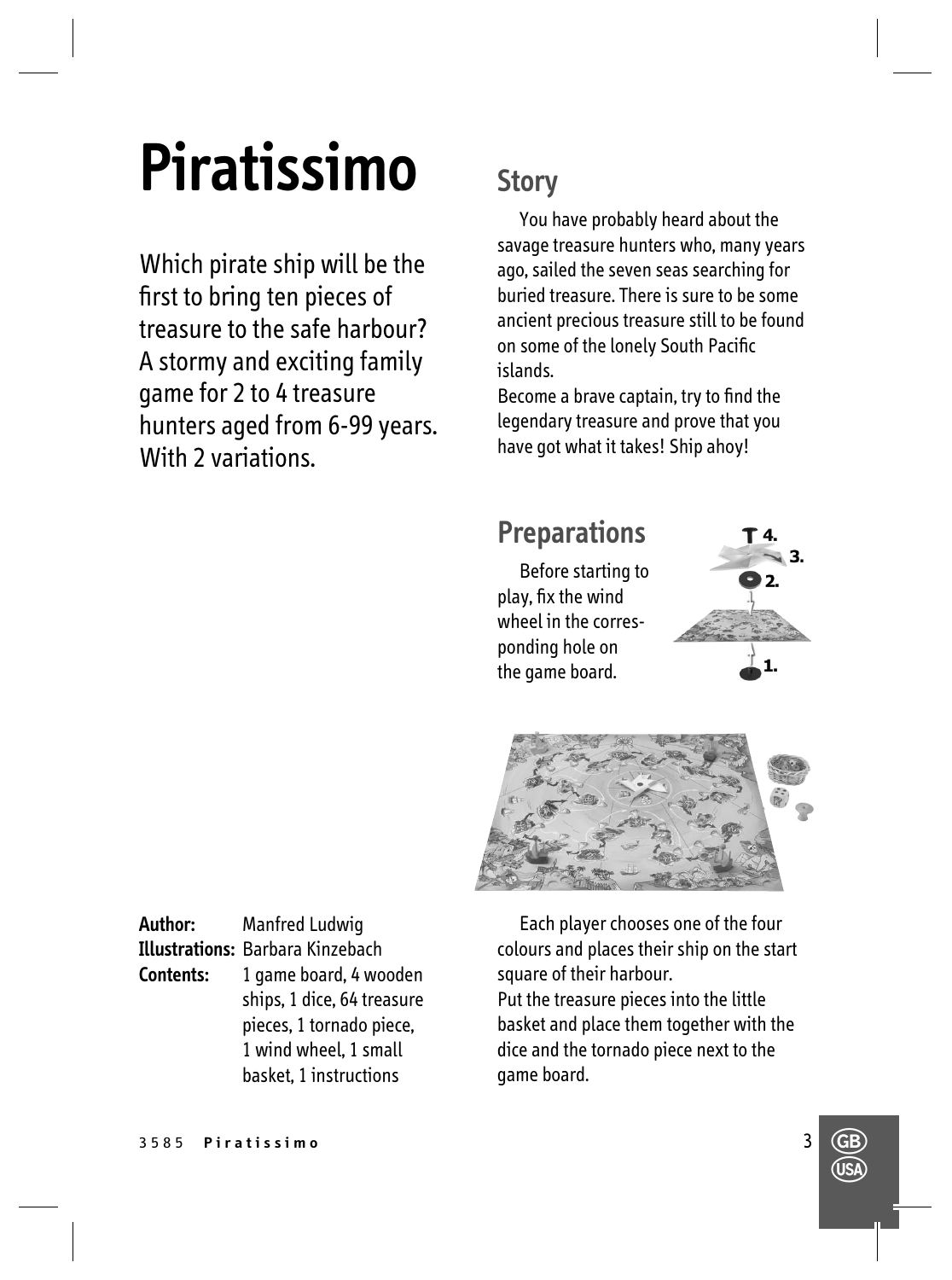## **Aim of the game**

The first captain to bring at least ten pieces of treasure back to his harbour wins the game.

## **How to play**

 Play in turns in a clockwise direction. The player who was on a boat most recently begins. They place the



tornado piece on a tornado square of their choice. During the game, the tornado piece will start from here and move in the direction shown by the white arrows. Now, the first player throws the dice.

## **The dice shows a number**

If the dice shows a **number,** the player moves their ship forward by the number of islands (squares) indicated on the dice. The little arrow near the islands shows **which direction the ship sails in.** Each island has enough space for two ships to moor. If an island is already occupied by two ships, the player has to place their ship on the next free island.

#### **Reaching an island**

 $\left(\begin{matrix} \mathbf{G} \end{matrix}\right)$  $\bar{\mathbb{G}}$ 

 If the player´s ship lands on an island, the following rules apply:



 On the islands with **a green treasure chest,**  they may decide how many treasure pieces they want to load onto

their ship. They may only take as many as indicated by the number on the island. Of course, they can also relinquish the right to take on treasure in order not to overload their ship. Other captains who arrive here later may also want to pick up some treasure.



 On the islands with a **red treasure chest,** the players become so

dazzled by greed that they can no longer think straight. For this reason, they **have to** load **two** treasure pieces onto their ship.



 Unfortunately, **neutral islands** have no hidden treasure. There could be some

skulduggery if two ships meet here though: The **last player** to arrive has the possibility to steal **up to two treasure pieces** from their opponent and to load them onto their own ship, or to relinquish **up to two of their own treasure pieces** to their opponent in order to overload the opponent's ship. They may also choose to do nothing.



 If the player´s ship comes to an island with a **tornado piece on it,** they may execute the

4 3585 **Piratissimo**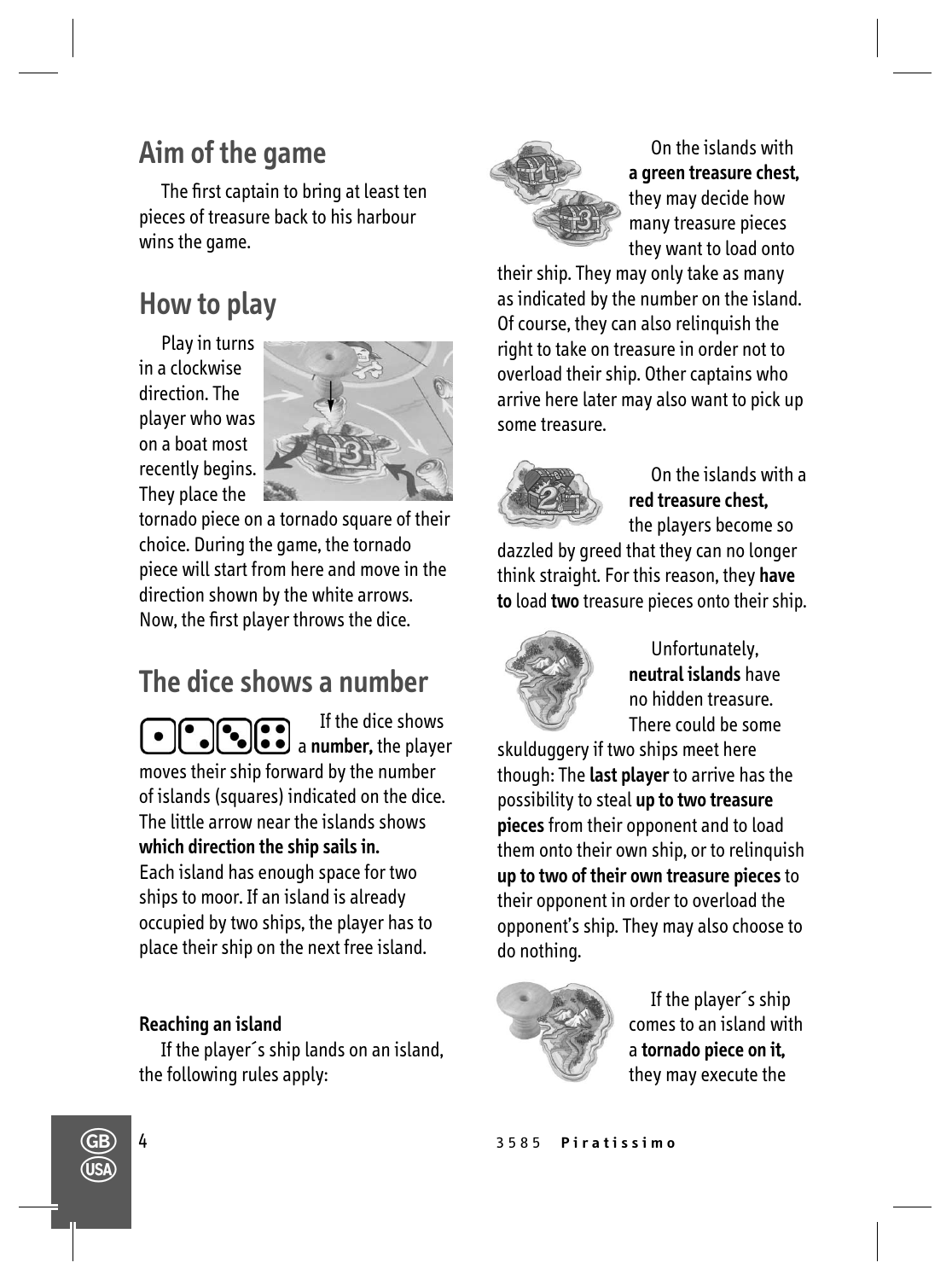action corresponding to this island (see the description above). Tornados have no effect on the ships arriving at that island.

#### **Loading and overloading a ship**

 To load a ship, simply place the treasure on the masts. A ship may only carry a **maximum of seven treasure pieces,**  so the players need to plan carefully!



If their ship picks up **more than seven treasure pieces,** it capsizes and its cargo sinks to the bottom of the sea. All treasure must be put back into the small basket. The ship in question continues sailing from the island where it capsized. The player may start collecting treasure again.

#### **Bringing treasure back to harbour**

 Each harbour is an individual square on the game board. Only the ship with the same colour may sail into the corresponding harbour. When entering a harbour, any moves not taken by a ship are forfeited.

If the ship returns to the harbour with seven or less treasure pieces, the player may unload them and place the treasure in the hollows on the board.



As soon as it's the player´s turn again, their ship leaves the harbour to find new treasure until they have a total of ten pieces.

## **The dice shows the tornado**



 If the dice shows the tornado, the following actions have to be executed, one after the other, in the given order.

#### **1. Move your own ship**

First of all, the player may **move their ship to the next island in the direction indicated by the arrow.** Depending on the island they reach, they may execute the corresponding actions (see the description above, chapter "Reaching an island"). The player may also choose to do nothing.

#### **2. Move the tornado piece**

The player then moves the tornado piece **anticlockwise:**

- If there are **two** players from **one to**  five squares.
- If there are **three** players from **one to four** squares.
- If there are **four** players from **one to three** squares.

The player may also choose not to do this.

 $\left(\begin{matrix} \mathbf{G} \end{matrix}\right)$  $\bar{\mathbb{G}}$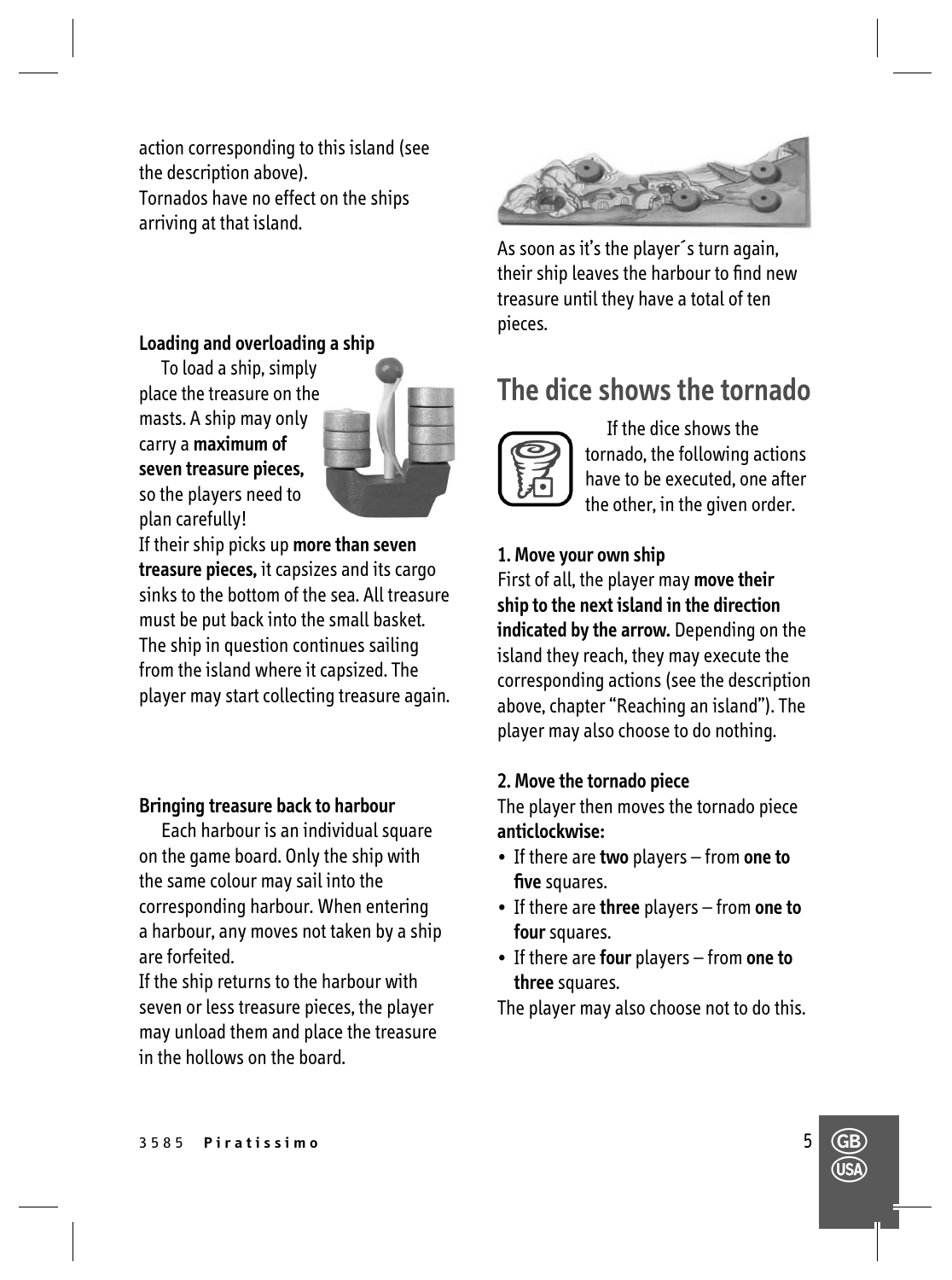**a. The tornado meets one or several ships** If the tornado stops its movement directly on an island where ships are moored (with or without cargo), the player who moves the tornado piece moves the wind wheel in the centre of the game board. One of the tips on the wind wheel is marked and indicates what happens when the tornado passes over the ships.

Note: All actions caused by the tornado are executed by the player whose turn it is and who has moved the tornado piece! This may include moving the other players' ships, removing their treasure or distributing treasure among other participants.



 The affected ships are lucky! The tornado is not very strong. The players do **not lose any treasure,** but the tornado

moves the ships **to the next island.**  Where appropriate, the player may immediately pick up treasure on this island. It is also possible that a ship cannot sail into its harbour because of this movement and must sail another round, or that a ship becomes overloaded.



 $\left(\begin{matrix} \mathbf{G} \end{matrix}\right)$  $\bar{\mathbb{G}}$ 

 Oh no! The tornado hit the ships on the island causing much of the treasure to go overboard. Each affected

player must give **one treasure piece to every other participant,** who in turn has to load it onto their ship. If a player does not have enough treasure to give to each person, they may decide for themself who receives one and who does not. If a player whose ship is actually moored in the harbour receives some treasure, they can unload it immediately. If a player receives some treasure after their ship was in their own harbour but is now on the island directly outside their harbour, they may not return to unload but must first complete a full round before they can call in again.



 Great! The man in the lookout-post saw the oncoming tornado early and the ship was able to

reach its harbour in time! Move the affected ships to their **corresponding harbour.** If they have already collected treasure, they may unload it now. If necessary, they may start a new expedition.



 The tornado has hit the ships of the affected island and washed **two treasure** 

**pieces** into the sea. Take two treasure pieces from each affected ship (provided they are carrying some) and place them back into the small basket.

**b. The tornado does not hit any ships** If the tornado stops at an island where no ship is moored, nothing happens. It is then the next player's turn.